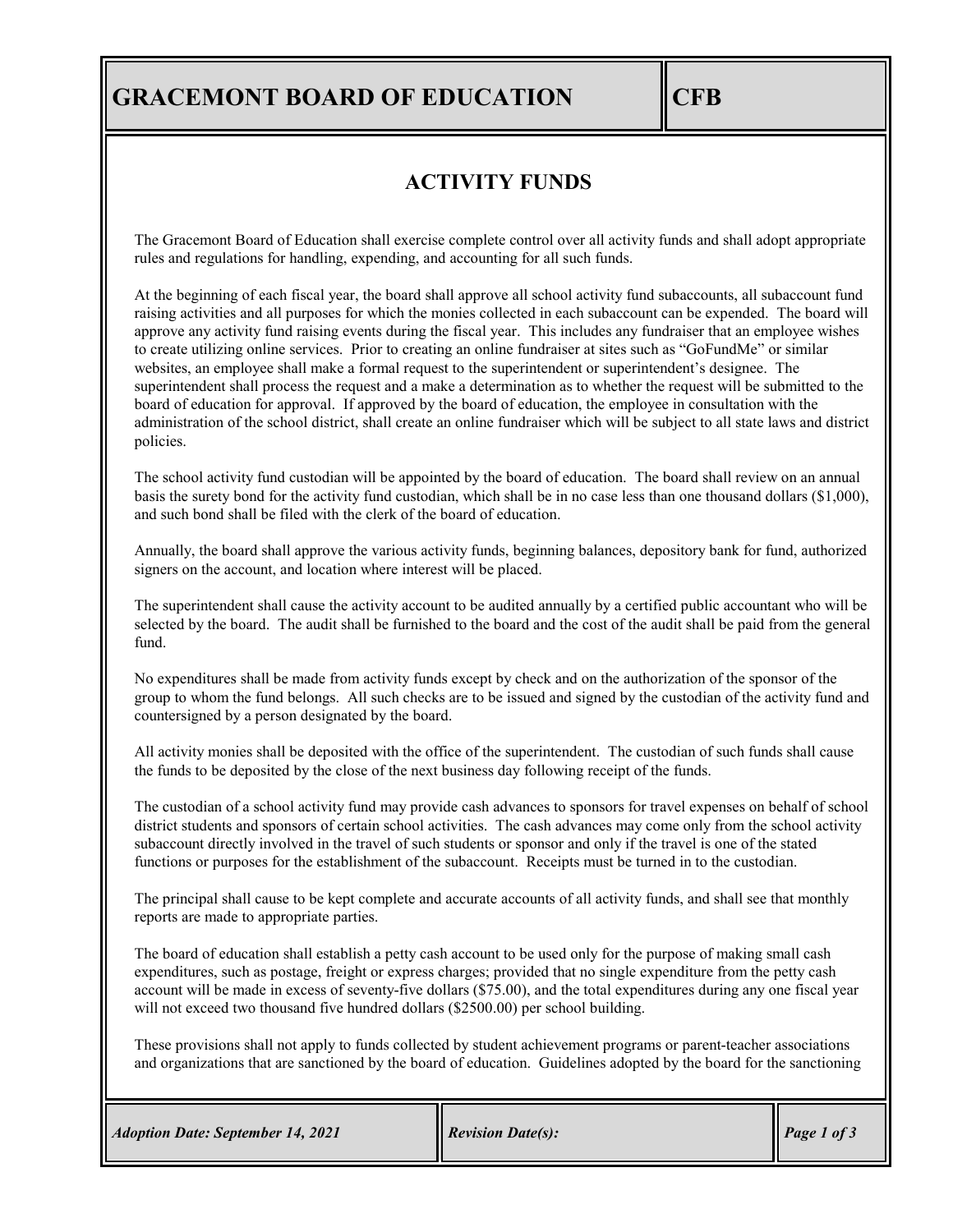## **GRACEMONT BOARD OF EDUCATION CFB**

#### **ACTIVITY FUNDS (Cont.)**

of such organizations and associations may include, but not be limited to, examinations of financial and performance audits performed on each such organization and association.

The superintendent is directed to establish a regulation governing activity funds. Such regulation, when approved by the board of education, shall be incorporated into this policy and shall become a part hereof.

The board alone has the authority to approve the establishment of accounts by whatever name or style it deems best suited to its needs for the revenue collected.

The board shall prohibit purchases from the activity fund for materials or equipment unless invoices or delivery tickets are furnished.

The board shall require that receipts for collections by the custodian be given proper internal control by using prenumbered tickets for admission and providing written reconciliation made of tickets sold to actual revenues collected. Reconciliation documents will be filed and kept as documentation for the activity fund by the duly appointed activity fund custodian.

The board shall evaluate and adopt standard forms for the documentation of cash receipts.

The board shall require the custodian to deposit receipts in the local bank in a timely manner as proscribed by statute.

Recognizing that students will also be involved in the collecting and accounting of funds through fund-raising and student activities, the board encourages student participation and instruction in proper accounting procedures.

The board further requires the following procedures for the activity fund account:

- 1. The accounting system will be under the direction of one individual (activity fund custodian), who is responsible for keeping all accounts and preparing all financial reports. The activity fund custodian may delegate some of these duties to a central bookkeeper.
- 2. Records will be maintained and will include books of original entry, a general ledger, cash receipts records, expenditure records, and subsidiary ledgers.
- 3. Summary financial reports will be prepared on a monthly and annual basis.
- 4. Records will reflect that the budget has been planned and adopted cooperatively by students, sponsors, and school officials.
- 5. A centralized system of accounting and uniform method of handling funds shall be used.
- 6. Pre-numbered receipts for all money received will be utilized.
- 7. All money received will be deposited in the bank in a single account, in the name of Gracemont School Activity Fund.

| <b>Adoption Date: September 14, 2021</b> | <b>Revision Date(s):</b> | Page 2 of 3 |
|------------------------------------------|--------------------------|-------------|
|------------------------------------------|--------------------------|-------------|